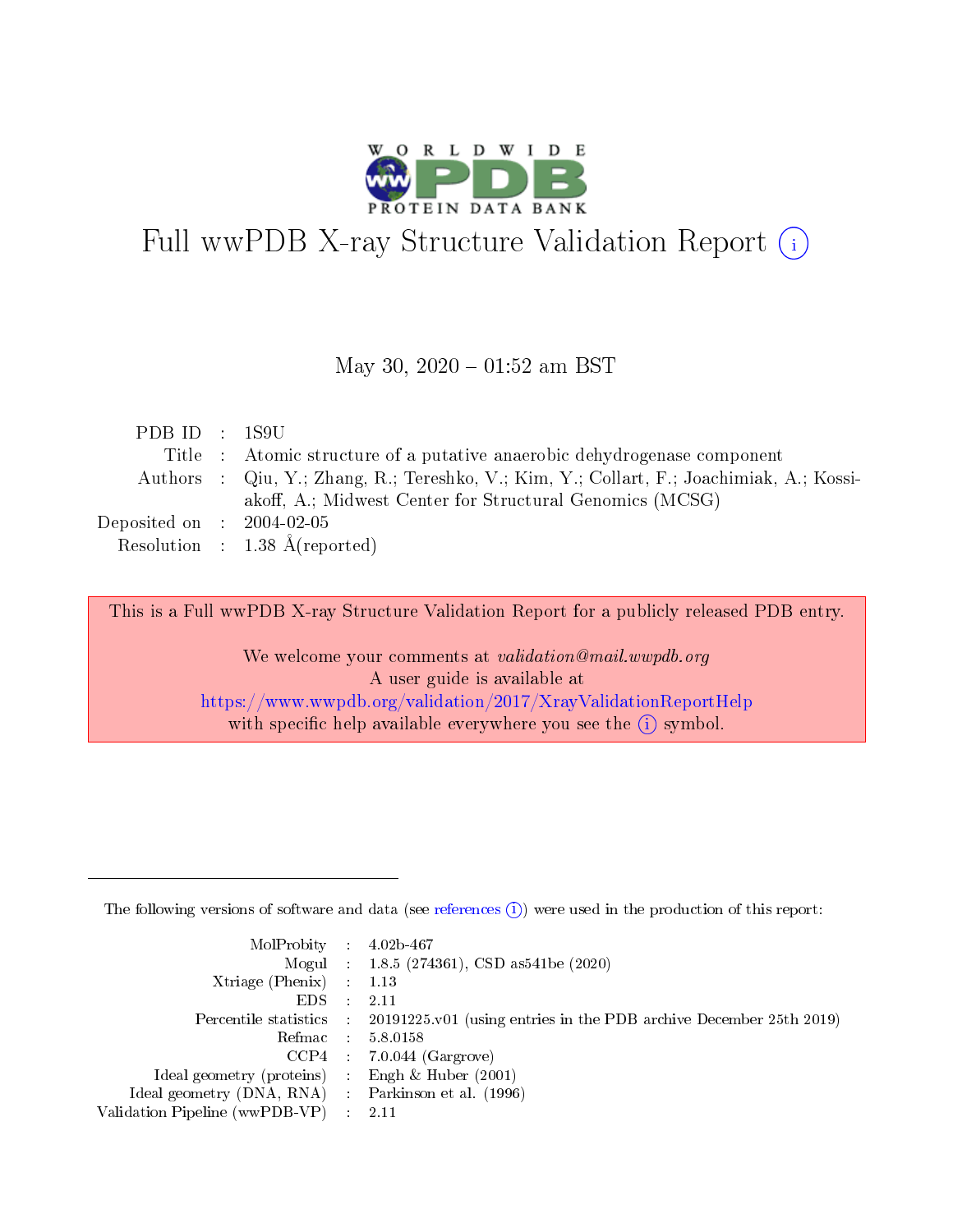## 1 [O](https://www.wwpdb.org/validation/2017/XrayValidationReportHelp#overall_quality)verall quality at a glance  $(i)$

The following experimental techniques were used to determine the structure: X-RAY DIFFRACTION

The reported resolution of this entry is 1.38 Å.

Percentile scores (ranging between 0-100) for global validation metrics of the entry are shown in the following graphic. The table shows the number of entries on which the scores are based.



| Metric                | Whole archive<br>$(\#\text{Entries})$ | <b>Similar resolution</b><br>$(\#\text{Entries},\,\text{resolution}\,\,\text{range}(\textup{\AA}))$ |
|-----------------------|---------------------------------------|-----------------------------------------------------------------------------------------------------|
| $R_{free}$            | 130704                                | $2907(1.40-1.36)$                                                                                   |
| Clashscore            | 141614                                | $3037(1.40-1.36)$                                                                                   |
| Ramachandran outliers | 138981                                | $2970(1.40-1.36)$                                                                                   |
| Sidechain outliers    | 138945                                | $2969(1.40-1.36)$                                                                                   |
| RSRZ outliers         | 127900                                | $2846(1.40-1.36)$                                                                                   |

The table below summarises the geometric issues observed across the polymeric chains and their fit to the electron density. The red, orange, yellow and green segments on the lower bar indicate the fraction of residues that contain outliers for  $>=3, 2, 1$  and 0 types of geometric quality criteria respectively. A grey segment represents the fraction of residues that are not modelled. The numeric value for each fraction is indicated below the corresponding segment, with a dot representing fractions <=5% The upper red bar (where present) indicates the fraction of residues that have poor fit to the electron density. The numeric value is given above the bar.

| Mol | ${\bf Chain}$ | Length | Quality of chain |    |
|-----|---------------|--------|------------------|----|
|     |               |        | 5%               |    |
| -   | . .           | 207    | 87%              | 8% |

The following table lists non-polymeric compounds, carbohydrate monomers and non-standard residues in protein, DNA, RNA chains that are outliers for geometric or electron-density-fit criteria:

|     |      |  |        | Mol   Type   Chain   Res   Chirality   Geometry   Clashes   Electron density |
|-----|------|--|--------|------------------------------------------------------------------------------|
|     | 1000 |  |        |                                                                              |
| PEG | 306  |  | $\sim$ |                                                                              |

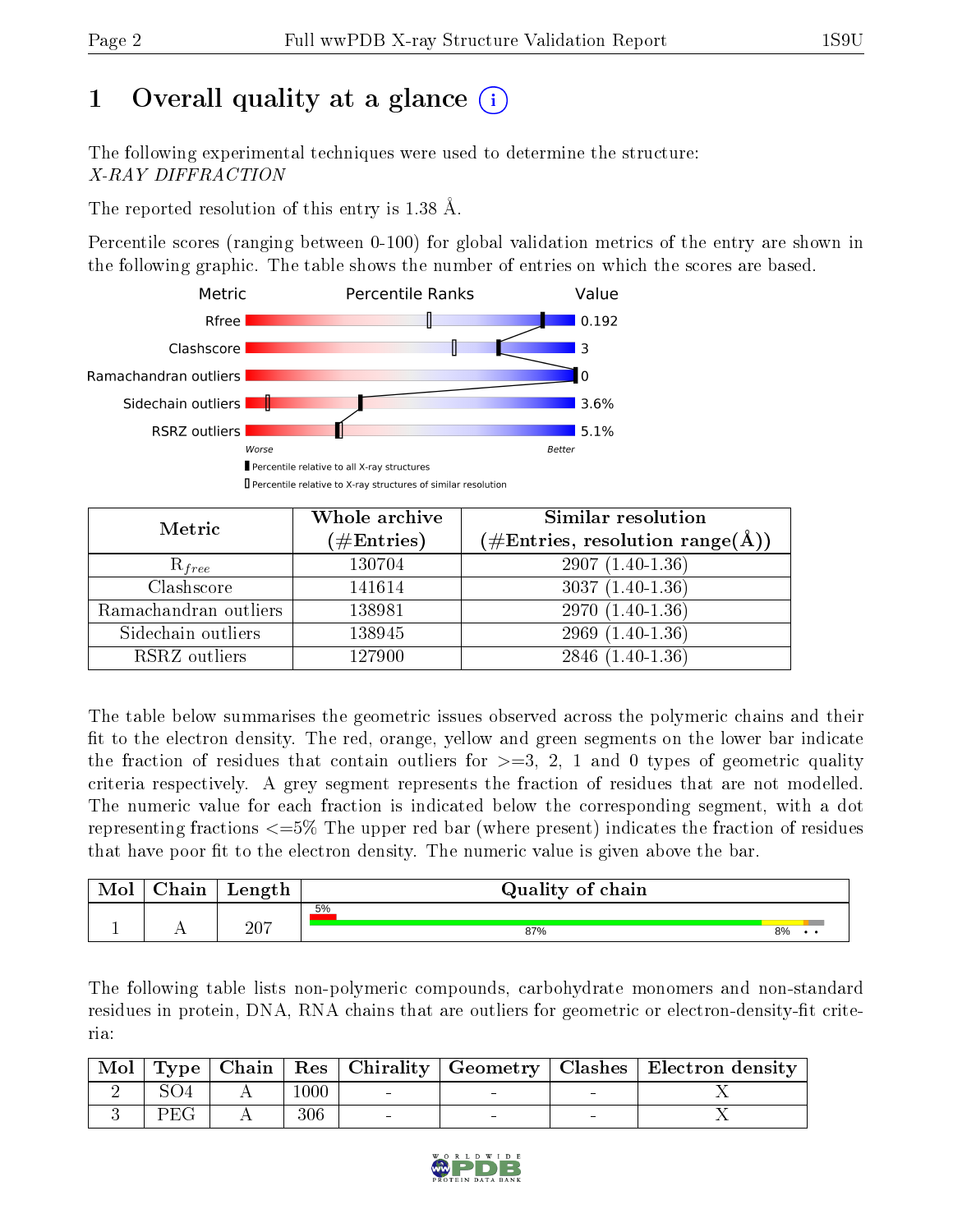## 2 Entry composition (i)

There are 4 unique types of molecules in this entry. The entry contains 1953 atoms, of which 0 are hydrogens and 0 are deuteriums.

In the tables below, the ZeroOcc column contains the number of atoms modelled with zero occupancy, the AltConf column contains the number of residues with at least one atom in alternate conformation and the Trace column contains the number of residues modelled with at most 2 atoms.

• Molecule 1 is a protein called putative component of anaerobic dehydrogeness.

| Mol | Chain | $\vert$ Residues $\vert$ | $\rm{Atoms}$  |          |     |     | $\text{ZeroOcc}$   AltConf   Trace |    |  |  |
|-----|-------|--------------------------|---------------|----------|-----|-----|------------------------------------|----|--|--|
|     |       | 201                      | Total<br>1644 | $1069\,$ | 278 | 293 |                                    | Sе |  |  |

There are 4 discrepancies between the modelled and reference sequences:

| Chain |          | Residue   Modelled   Actual |      | Comment                       | Reference   |
|-------|----------|-----------------------------|------|-------------------------------|-------------|
|       | $-2$     | SER.                        |      | CLONING ARTIFACT   UNP Q8ZPK0 |             |
|       | $\sim$ 1 | A SP                        |      | CLONING ARTIFACT   UNP Q8ZPK0 |             |
|       |          | ALA                         |      | CLONING ARTIFACT   UNP Q8ZPK0 |             |
|       |          | -GLU                        | ASP. | <b>CONFLICT</b>               | TINP O8ZPKI |

• Molecule 2 is SULFATE ION (three-letter code: SO4) (formula:  $O_4S$ ).



|  | $\text{Mol}$   Chain   Residues | Atoms       |  |  | $ZeroOcc$   AltConf |  |
|--|---------------------------------|-------------|--|--|---------------------|--|
|  |                                 | $\rm Total$ |  |  |                     |  |

Continued on next page...

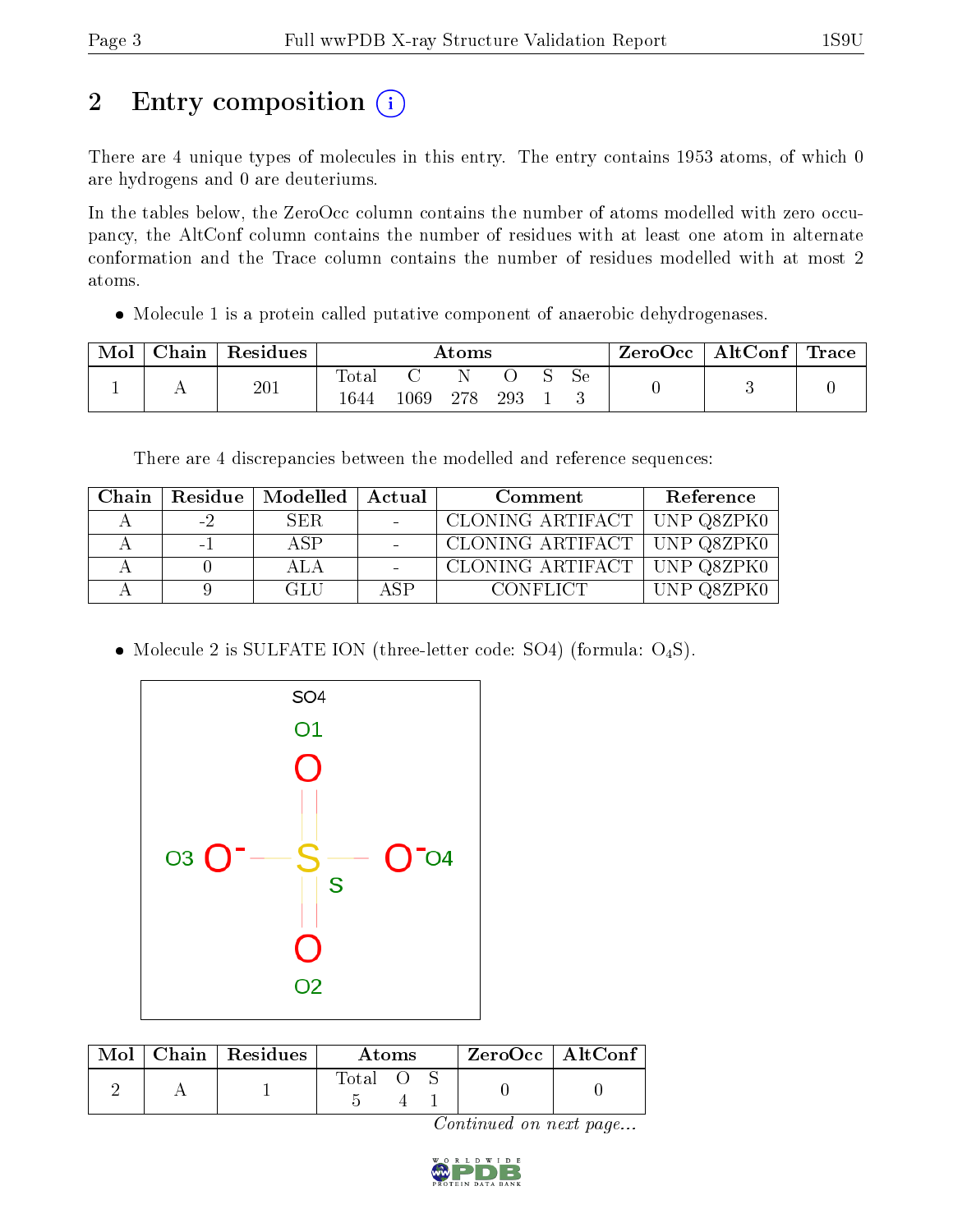Continued from previous page...

|  | $\text{Mol}$   Chain   Residues | Atoms   |  |  | ZeroOcc   AltConf |  |
|--|---------------------------------|---------|--|--|-------------------|--|
|  |                                 | -l'otal |  |  |                   |  |

• Molecule 3 is DI(HYDROXYETHYL)ETHER (three-letter code: PEG) (formula:  $C_4H_{10}O_3$ ).



| Mol | Chain   Residues | Atoms                                                 | $ZeroOcc \mid \overline{AltConf} \mid$ |
|-----|------------------|-------------------------------------------------------|----------------------------------------|
| 3   |                  | Total<br>C<br>$\left($<br>3<br>4                      |                                        |
| 3   |                  | Total<br>C<br>$\left( \right)$<br>3<br>$\overline{4}$ |                                        |
| 3   |                  | Total<br>C<br>$\left( \right)$<br>3<br>4              |                                        |
| 3   |                  | Total<br>C<br>3<br>4                                  |                                        |
| З   |                  | Total<br>C<br>3                                       |                                        |

• Molecule 4 is water.

|  | $\mid$ Mol $\mid$ Chain $\mid$ Residues $\mid$ | Atoms               | $\perp$ ZeroOcc $\parallel$ AltConf $\parallel$ |  |
|--|------------------------------------------------|---------------------|-------------------------------------------------|--|
|  | 264                                            | Total<br>264<br>264 |                                                 |  |

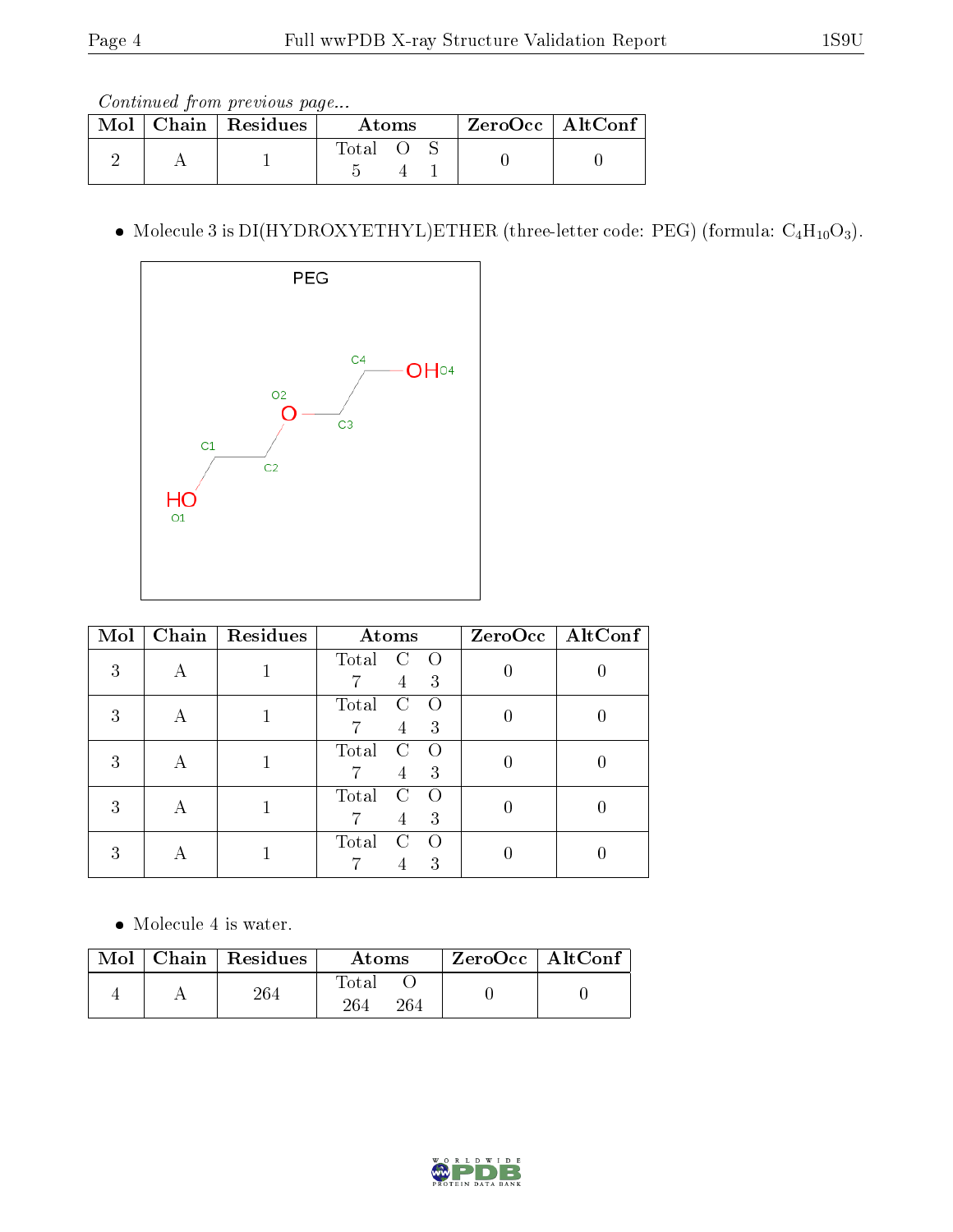## 3 Residue-property plots  $(i)$

These plots are drawn for all protein, RNA and DNA chains in the entry. The first graphic for a chain summarises the proportions of the various outlier classes displayed in the second graphic. The second graphic shows the sequence view annotated by issues in geometry and electron density. Residues are color-coded according to the number of geometric quality criteria for which they contain at least one outlier: green  $= 0$ , yellow  $= 1$ , orange  $= 2$  and red  $= 3$  or more. A red dot above a residue indicates a poor fit to the electron density (RSRZ  $> 2$ ). Stretches of 2 or more consecutive residues without any outlier are shown as a green connector. Residues present in the sample, but not in the model, are shown in grey.

• Molecule 1: putative component of anaerobic dehydrogenases



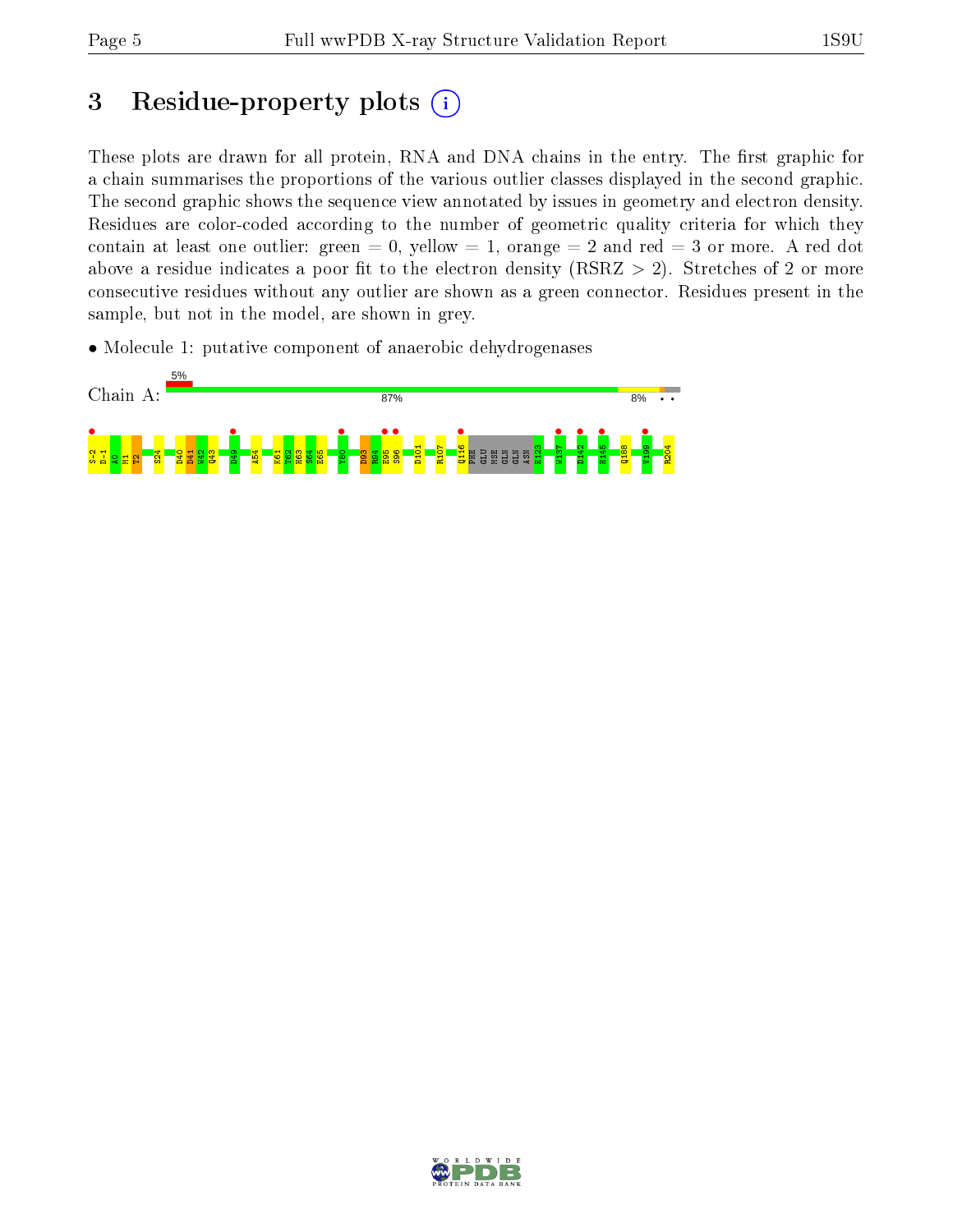### 4 Data and refinement statistics  $(i)$

| Property                                                                | Value                                            | Source     |
|-------------------------------------------------------------------------|--------------------------------------------------|------------|
| Space group                                                             | C121                                             | Depositor  |
| Cell constants                                                          | $85.40 \text{\AA}$ 79.36Å<br>43.47Å              | Depositor  |
| a, b, c, $\alpha$ , $\beta$ , $\gamma$                                  | $90.00^{\circ}$ $115.14^{\circ}$ $90.00^{\circ}$ |            |
| Resolution $(A)$                                                        | $20.00^{-7}$<br>$-1.38$                          | Depositor  |
|                                                                         | 18.46<br>$-1.38$                                 | <b>EDS</b> |
| % Data completeness                                                     | $90.0 (20.00 - 1.38)$                            | Depositor  |
| (in resolution range)                                                   | $90.0(18.46-1.38)$                               | <b>EDS</b> |
| $R_{merge}$                                                             | 0.04                                             | Depositor  |
| $\mathrm{R}_{sym}$                                                      | (Not available)                                  | Depositor  |
| $\langle I/\sigma(I) \rangle^{-1}$                                      | $1.86$ (at $1.38\text{\AA}$ )                    | Xtriage    |
| Refinement program                                                      | REFMAC 5.1.24                                    | Depositor  |
| $R, R_{free}$                                                           | 0.161,<br>0.185                                  | Depositor  |
|                                                                         | 0.169,<br>0.192                                  | DCC        |
| $R_{free}$ test set                                                     | $\overline{2481}$ reflections $(5.13\%)$         | wwPDB-VP   |
| Wilson B-factor $(A^2)$                                                 | 13.3                                             | Xtriage    |
| Anisotropy                                                              | 0.061                                            | Xtriage    |
| Bulk solvent $k_{sol}(\mathrm{e}/\mathrm{A}^3),\,B_{sol}(\mathrm{A}^2)$ | $0.42$ , $57.5$                                  | <b>EDS</b> |
| L-test for twinning <sup>2</sup>                                        | $< L >$ = 0.49, $< L^2 >$ = 0.32                 | Xtriage    |
| Estimated twinning fraction                                             | No twinning to report.                           | Xtriage    |
| $F_o, F_c$ correlation                                                  | 0.96                                             | <b>EDS</b> |
| Total number of atoms                                                   | 1953                                             | wwPDB-VP   |
| Average B, all atoms $(A^2)$                                            | 15.0                                             | wwPDB-VP   |

Xtriage's analysis on translational NCS is as follows: The largest off-origin peak in the Patterson function is  $6.47\%$  of the height of the origin peak. No significant pseudotranslation is detected.

<sup>&</sup>lt;sup>2</sup>Theoretical values of  $\langle |L| \rangle$ ,  $\langle L^2 \rangle$  for acentric reflections are 0.5, 0.333 respectively for untwinned datasets, and 0.375, 0.2 for perfectly twinned datasets.



<span id="page-5-1"></span><span id="page-5-0"></span><sup>1</sup> Intensities estimated from amplitudes.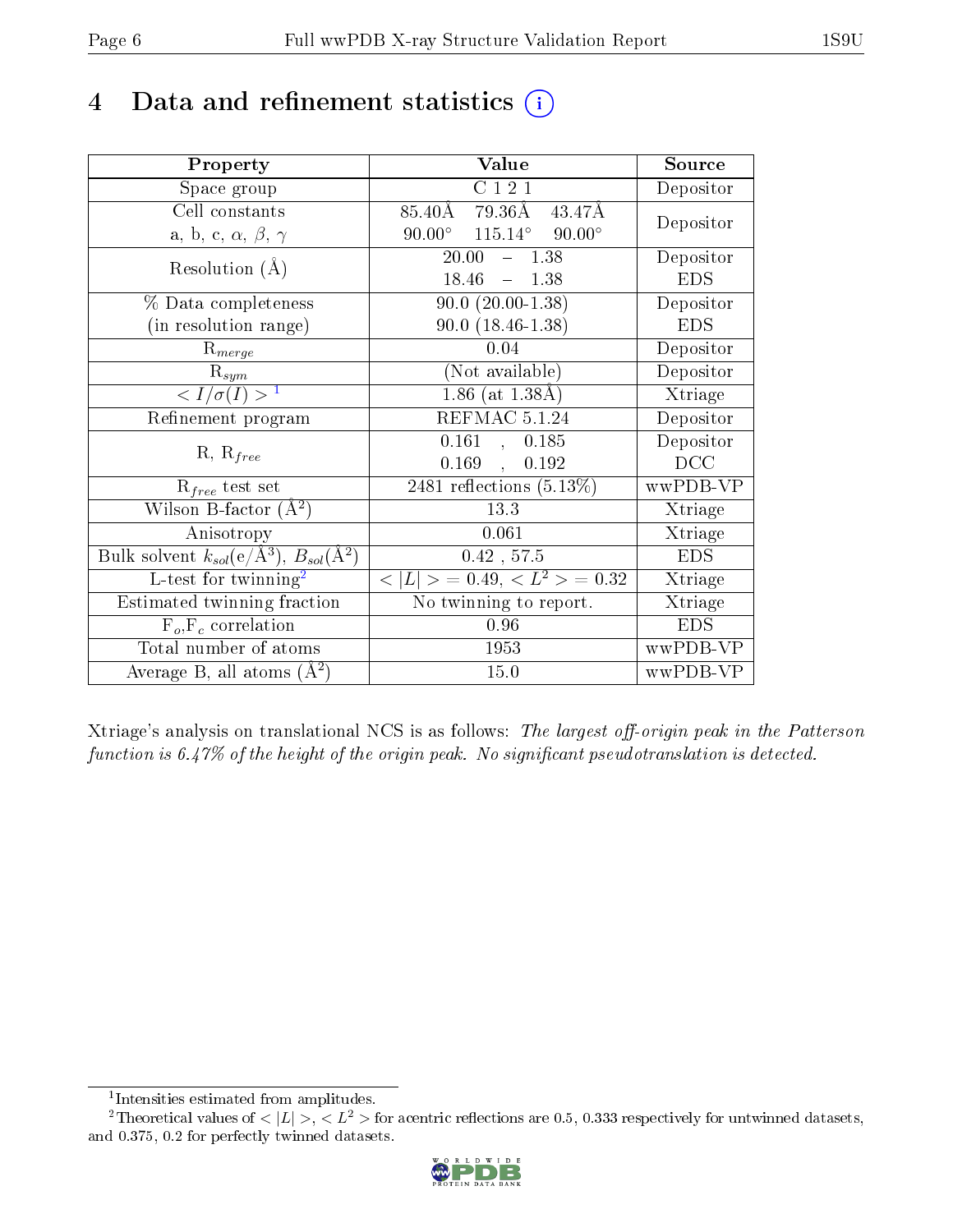## 5 Model quality  $(i)$

### 5.1 Standard geometry  $(i)$

Bond lengths and bond angles in the following residue types are not validated in this section: PEG, SO4

The Z score for a bond length (or angle) is the number of standard deviations the observed value is removed from the expected value. A bond length (or angle) with  $|Z| > 5$  is considered an outlier worth inspection. RMSZ is the root-mean-square of all Z scores of the bond lengths (or angles).

| Mol | Chain |      | Bond lengths    | Bond angles |                    |  |
|-----|-------|------|-----------------|-------------|--------------------|--|
|     |       | RMSZ | # $ Z  > 5$     |             | $\# Z  > 5$        |  |
|     |       | 0.55 | $2/1712(0.1\%)$ | 0.81        | $6/2337$ $(0.3\%)$ |  |

All (2) bond length outliers are listed below:

| Mol |  |     | $\mid$ Chain $\mid$ Res $\mid$ Type $\mid$ Atoms |         | $\Delta$ Observed( $\AA$ )   Ideal( $\AA$ ) |     |
|-----|--|-----|--------------------------------------------------|---------|---------------------------------------------|-----|
|     |  |     | ARG $\vert$ CB-CG $\vert$ -5.70                  |         |                                             | -52 |
|     |  | MSE | $SE-CE$                                          | $-5.02$ | .65                                         | 95  |

All (6) bond angle outliers are listed below:

| Mol | Chain | Res  | Type       | Atoms        |         | Observed $(°)$ | Ideal $(°)$ |
|-----|-------|------|------------|--------------|---------|----------------|-------------|
|     |       | 107  | $\rm{ARG}$ | $NE- CZ-NH2$ | $-8.99$ | 115.80         | 120.30      |
|     |       | 2[A] | <b>THR</b> | $CA$ -CB-CG2 | 6.79    | 121.90         | 112.40      |
|     |       | 2 B  | <b>THR</b> | $CA-CB-CG2$  | 6.79    | 121.90         | 112.40      |
|     | А     | 93   | A SP       | $CB-CG-OD2$  | 6.68    | 124.31         | 118.30      |
|     |       | 40   | A SP       | $CB-CG-OD2$  | 5.94    | 123.64         | 118.30      |
|     |       | -1   | A SP       | $CB-CG-OD2$  | 5.65    | 123.39         | 118.30      |

There are no chirality outliers.

There are no planarity outliers.

### 5.2 Too-close contacts  $(i)$

In the following table, the Non-H and H(model) columns list the number of non-hydrogen atoms and hydrogen atoms in the chain respectively. The H(added) column lists the number of hydrogen atoms added and optimized by MolProbity. The Clashes column lists the number of clashes within the asymmetric unit, whereas Symm-Clashes lists symmetry related clashes.

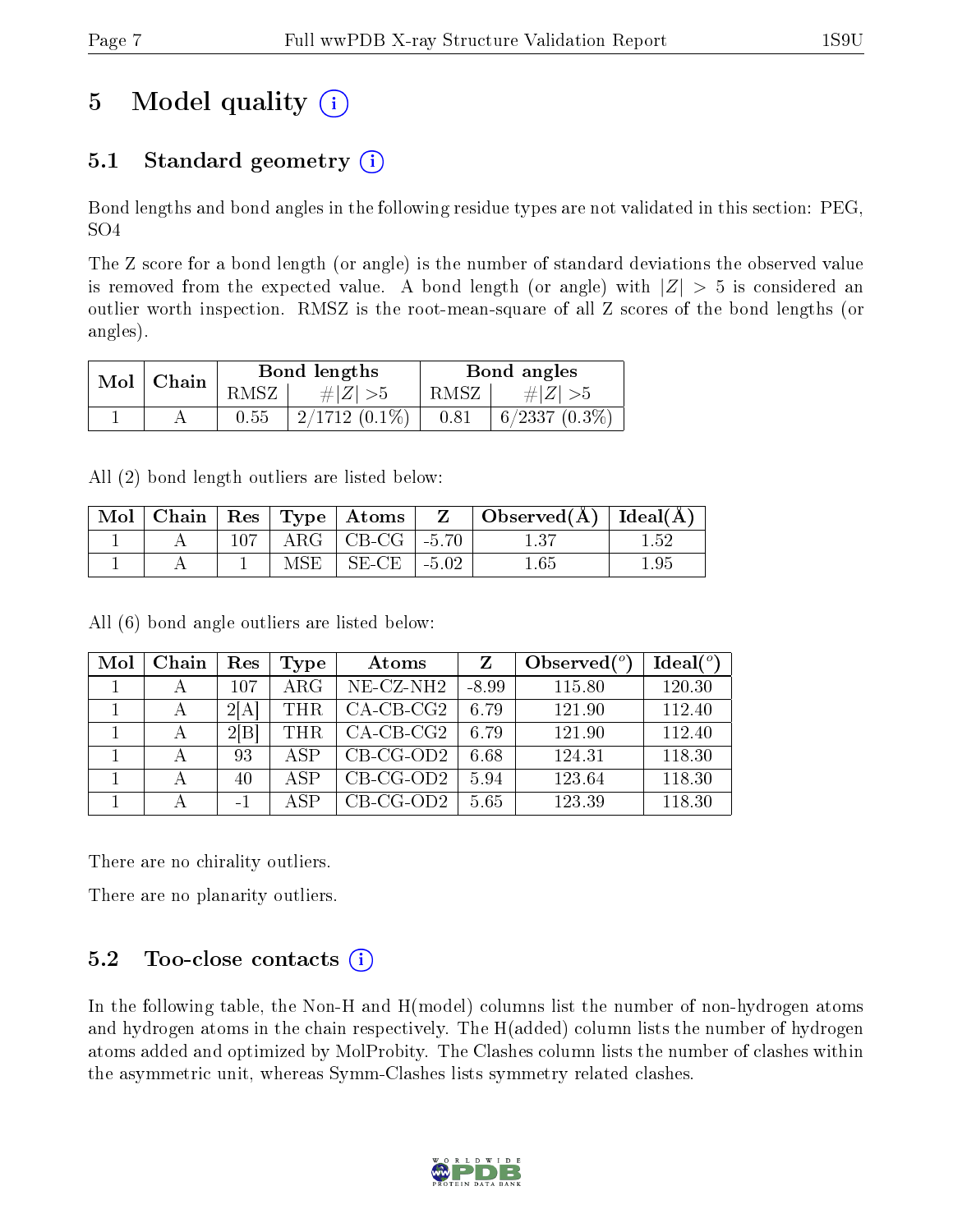|  |      |       | Mol   Chain   Non-H   H(model)   H(added)   Clashes   Symm-Clashes |
|--|------|-------|--------------------------------------------------------------------|
|  | 1644 | 1569  |                                                                    |
|  |      |       |                                                                    |
|  | 35   | 50    |                                                                    |
|  | 264  |       |                                                                    |
|  | 1953 | l 610 |                                                                    |

The all-atom clashscore is defined as the number of clashes found per 1000 atoms (including hydrogen atoms). The all-atom clashscore for this structure is 3.

All (10) close contacts within the same asymmetric unit are listed below, sorted by their clash magnitude.

| Atom-1             | Atom-2         | Interatomic<br>distance $(\AA)$ | Clash<br>overlap $(A)$ |
|--------------------|----------------|---------------------------------|------------------------|
| 1:A:101[B]:ASP:OD1 | 4:A:831:HOH:O  | 1.83                            | 0.95                   |
| 1:A:93:ASP:HB2     | 4:A:831:HOH:O  | 1.80                            | 0.81                   |
| 1:A:43:GLN:HE22    | 1:A:54:ALA:HA  | 1.57                            | 0.68                   |
| 1:A:188:GLN:NE2    | 4:A:740:HOH:O  | 2.37                            | 0.58                   |
| 1:A:2[A]:THR:HG22  | 4:A:763:HOH:O  | 2.05                            | 0.56                   |
| 1: A:63: HIS: HE1  | 1:A:65:GLU:OE2 | 1.88                            | 0.55                   |
| 1: A:96: SER: HB2  | 4:A:762:HOH:O  | 2.09                            | 0.53                   |
| 1:A:41:ASP:CG      | 4:A:792:HOH:O  | 2.48                            | 0.52                   |
| 1: A:93: ASP:CB    | 4: A:831:HOH:O | 2.46                            | 0.51                   |
| 1: A:61: LYS: HD2  | 4:A:786:HOH:O  | 2.17                            | 0.45                   |

There are no symmetry-related clashes.

#### 5.3 Torsion angles (i)

#### 5.3.1 Protein backbone (i)

In the following table, the Percentiles column shows the percent Ramachandran outliers of the chain as a percentile score with respect to all X-ray entries followed by that with respect to entries of similar resolution.

The Analysed column shows the number of residues for which the backbone conformation was analysed, and the total number of residues.

| Mol   Chain | Analysed                               | Favoured   Allowed   Outliers   Percentiles |  |                                                            |  |
|-------------|----------------------------------------|---------------------------------------------|--|------------------------------------------------------------|--|
|             | $200/207(97\%)$   197 (98\%)   3 (2\%) |                                             |  | $\begin{array}{ c c c c }\n\hline\n100 & 100\n\end{array}$ |  |

There are no Ramachandran outliers to report.

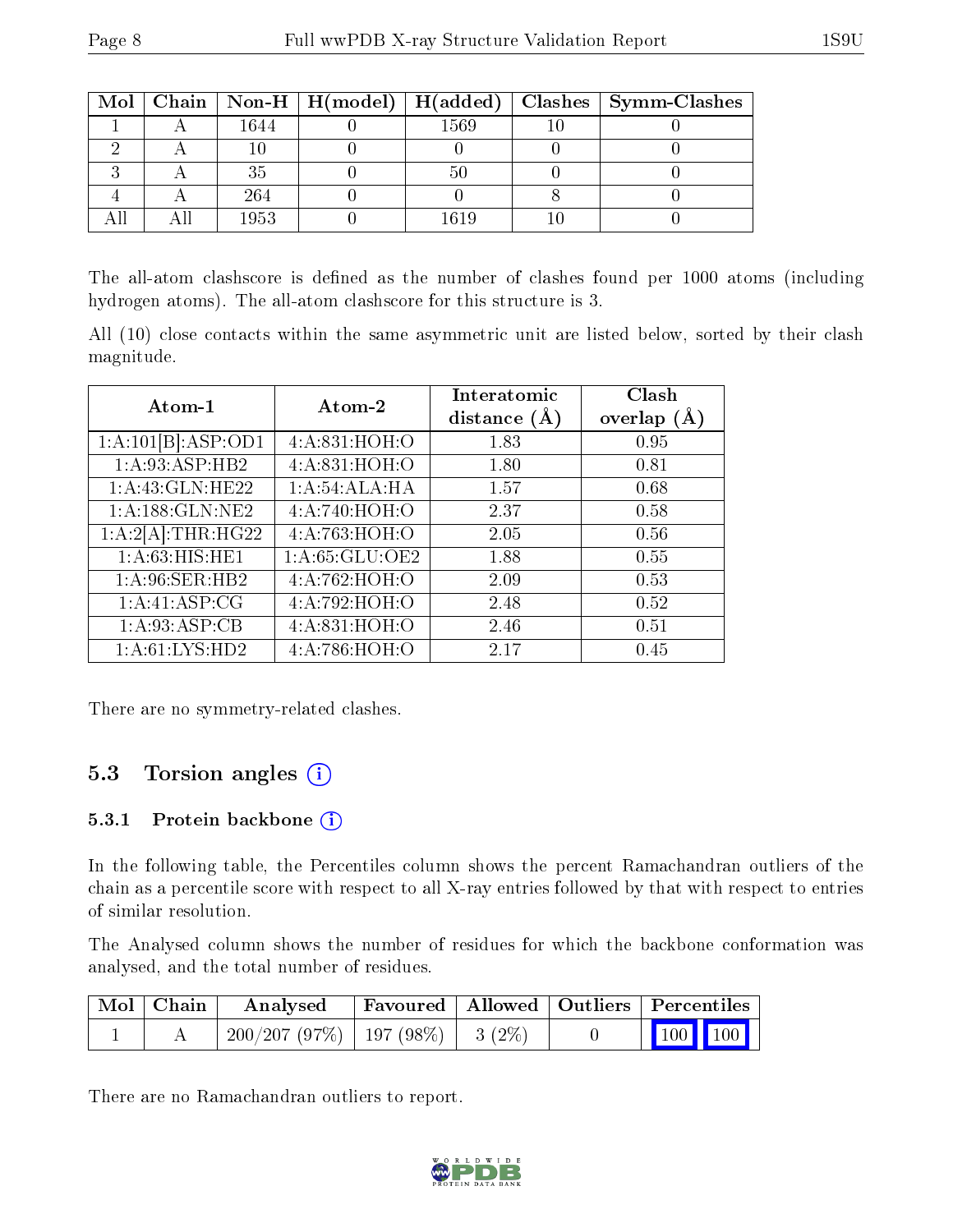#### 5.3.2 Protein sidechains  $(i)$

In the following table, the Percentiles column shows the percent sidechain outliers of the chain as a percentile score with respect to all X-ray entries followed by that with respect to entries of similar resolution.

The Analysed column shows the number of residues for which the sidechain conformation was analysed, and the total number of residues.

| $\mid$ Mol $\mid$ Chain | Analysed                                 | Rotameric   Outliers   Percentiles |            |  |
|-------------------------|------------------------------------------|------------------------------------|------------|--|
|                         | $171/170$ (101\%)   165 (96\%)   6 (4\%) |                                    | $36$   $7$ |  |

All (6) residues with a non-rotameric sidechain are listed below:

| Mol | Chain | Res  | Type        |
|-----|-------|------|-------------|
|     |       | $-2$ | <b>SER</b>  |
|     |       | 24   | SER.        |
|     |       | 41   | ASP         |
|     |       | 95   | <b>GLU</b>  |
|     |       | 116  | <b>GLN</b>  |
|     |       | 204  | ${\rm ARG}$ |

Some sidechains can be flipped to improve hydrogen bonding and reduce clashes. All (6) such sidechains are listed below:

| Mol | Chain | Res | <b>Type</b> |
|-----|-------|-----|-------------|
|     |       | 35  | <b>GLN</b>  |
|     |       | 39  | <b>ASN</b>  |
|     |       | 43  | <b>GLN</b>  |
|     |       | 63  | <b>HIS</b>  |
|     |       | 73  | <b>GLN</b>  |
|     |       | 188 | <b>GLN</b>  |

#### 5.3.3 RNA (i)

There are no RNA molecules in this entry.

#### 5.4 Non-standard residues in protein, DNA, RNA chains (i)

There are no non-standard protein/DNA/RNA residues in this entry.

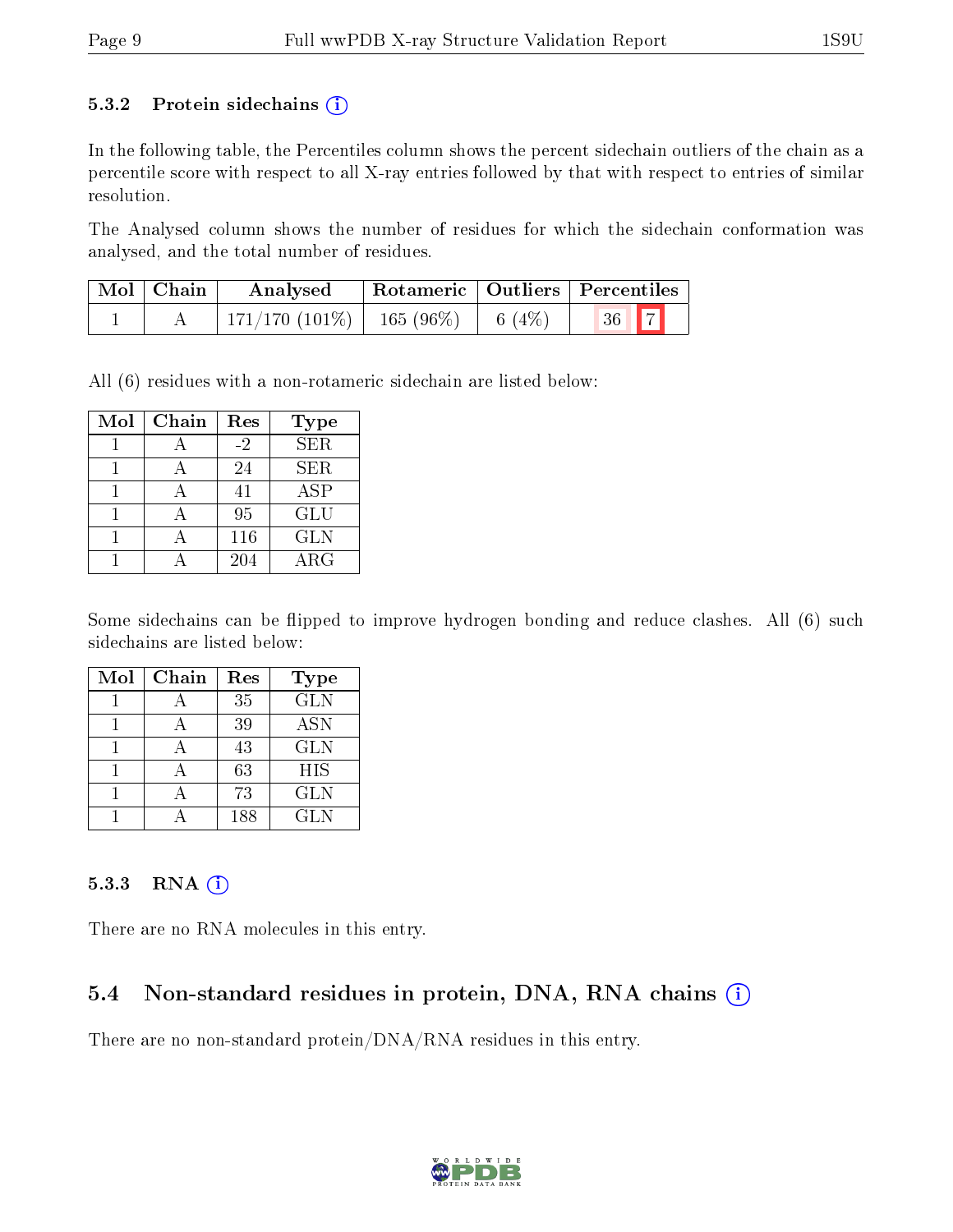#### 5.5 Carbohydrates (i)

There are no carbohydrates in this entry.

#### 5.6 Ligand geometry  $(i)$

7 ligands are modelled in this entry.

In the following table, the Counts columns list the number of bonds (or angles) for which Mogul statistics could be retrieved, the number of bonds (or angles) that are observed in the model and the number of bonds (or angles) that are defined in the Chemical Component Dictionary. The Link column lists molecule types, if any, to which the group is linked. The Z score for a bond length (or angle) is the number of standard deviations the observed value is removed from the expected value. A bond length (or angle) with  $|Z| > 2$  is considered an outlier worth inspection. RMSZ is the root-mean-square of all Z scores of the bond lengths (or angles).

| Mol |                 | Chain | Res  | Link                         |        | Bond lengths |                  |        | Bond angles |                  |
|-----|-----------------|-------|------|------------------------------|--------|--------------|------------------|--------|-------------|------------------|
|     | Type            |       |      |                              | Counts | RMSZ         | # $ Z  > 2$      | Counts | RMSZ        | Z   > 2          |
| 2   | SO <sub>4</sub> | А     | 999  | $\qquad \qquad \blacksquare$ | 4.4.4  | 0.16         |                  | 6,6,6  | 0.13        | U                |
| 3   | PEG             | А     | 304  |                              | 6,6,6  | 0.36         |                  | 5,5,5  | 0.37        | $\left( \right)$ |
| 3   | PEG             | А     | 305  |                              | 6,6,6  | 0.41         |                  | 5,5,5  | 0.15        | $\left( \right)$ |
| 2   | SO <sub>4</sub> | А     | 1000 |                              | 4.4.4  | 0.14         | $\Omega$         | 6,6,6  | 0.05        | $\left( \right)$ |
| 3   | PEG             | А     | 306  |                              | 6.6.6  | 0.51         | $\left( \right)$ | 5,5,5  | 0.24        | $\theta$         |
| 3   | PEG             | А     | 303  | $\qquad \qquad \blacksquare$ | 6.6.6  | 0.40         | $\left( \right)$ | 5,5,5  | 0.20        | $\left( \right)$ |
| 3   | PEG             | А     | 307  |                              | 6,6,6  | 0.42         | $\left( \right)$ | 5,5,5  | 0.29        | $\left( \right)$ |

In the following table, the Chirals column lists the number of chiral outliers, the number of chiral centers analysed, the number of these observed in the model and the number defined in the Chemical Component Dictionary. Similar counts are reported in the Torsion and Rings columns. '-' means no outliers of that kind were identified.

| Mol | Type       | Chain | Res | $\mathbf{Link}$ | Chirals | <b>Torsions</b> | Rings |
|-----|------------|-------|-----|-----------------|---------|-----------------|-------|
| 3   | <b>PEG</b> |       | 303 |                 |         | 2/4/4/4         |       |
| 3   | <b>PEG</b> |       | 304 |                 |         | 0/4/4/4         |       |
| 3   | <b>PEG</b> |       | 305 |                 |         | 0/4/4/4         |       |
| 3   | <b>PEG</b> |       | 306 |                 |         | 2/4/4/4         |       |
| 3   | <b>PEG</b> |       | 307 |                 |         | 3/4/4/4         |       |

There are no bond length outliers.

There are no bond angle outliers.

There are no chirality outliers.

All (7) torsion outliers are listed below:

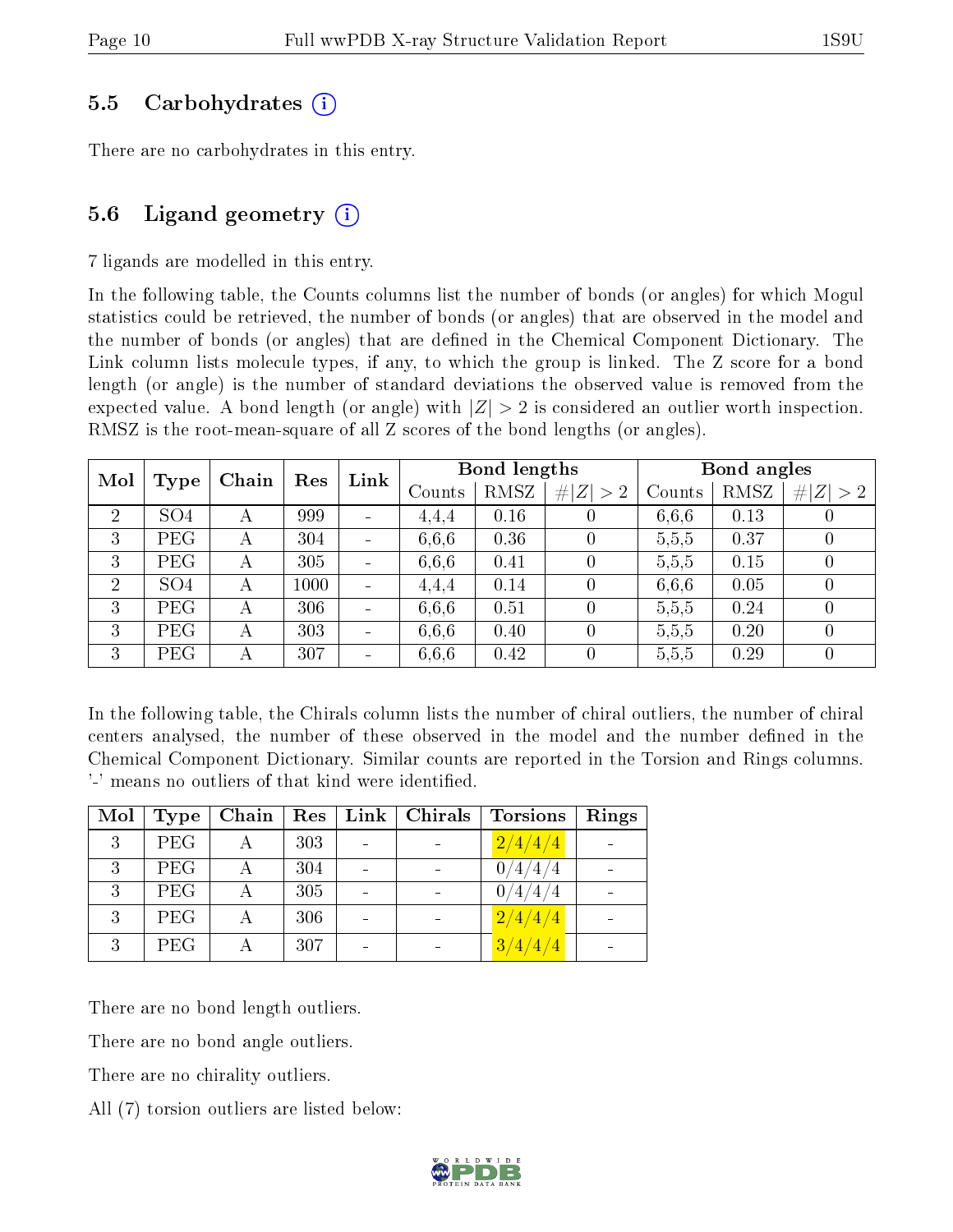| Mol | Chain        | $\operatorname{Res}% \left( \mathcal{N}\right) \equiv\operatorname{Res}(\mathcal{N}_{0},\mathcal{N}_{0})$ | Type       | Atoms                                                          |
|-----|--------------|-----------------------------------------------------------------------------------------------------------|------------|----------------------------------------------------------------|
| 3   | $\mathsf{A}$ | 303                                                                                                       | PEG        | O <sub>2</sub> -C <sub>3</sub> -C <sub>4</sub> -O <sub>4</sub> |
| 3   | А            | 307                                                                                                       | PEG        | O1-C1-C2-O2                                                    |
| 3   | $\mathbf{A}$ | 306                                                                                                       | PEG        | O1-C1-C2-O2                                                    |
| 3   | А            | 306                                                                                                       | <b>PEG</b> | O2-C3-C4-O4                                                    |
| 3   | $\mathsf{A}$ | 303                                                                                                       | PEG        | C4-C3-O2-C2                                                    |
| 3   | А            | 307                                                                                                       | PEG        | O2-C3-C4-O4                                                    |
| 3   |              | 307                                                                                                       | PEG        | C4-C3-O2-C2                                                    |

There are no ring outliers.

No monomer is involved in short contacts.

#### 5.7 [O](https://www.wwpdb.org/validation/2017/XrayValidationReportHelp#nonstandard_residues_and_ligands)ther polymers (i)

There are no such residues in this entry.

### 5.8 Polymer linkage issues (i)

There are no chain breaks in this entry.

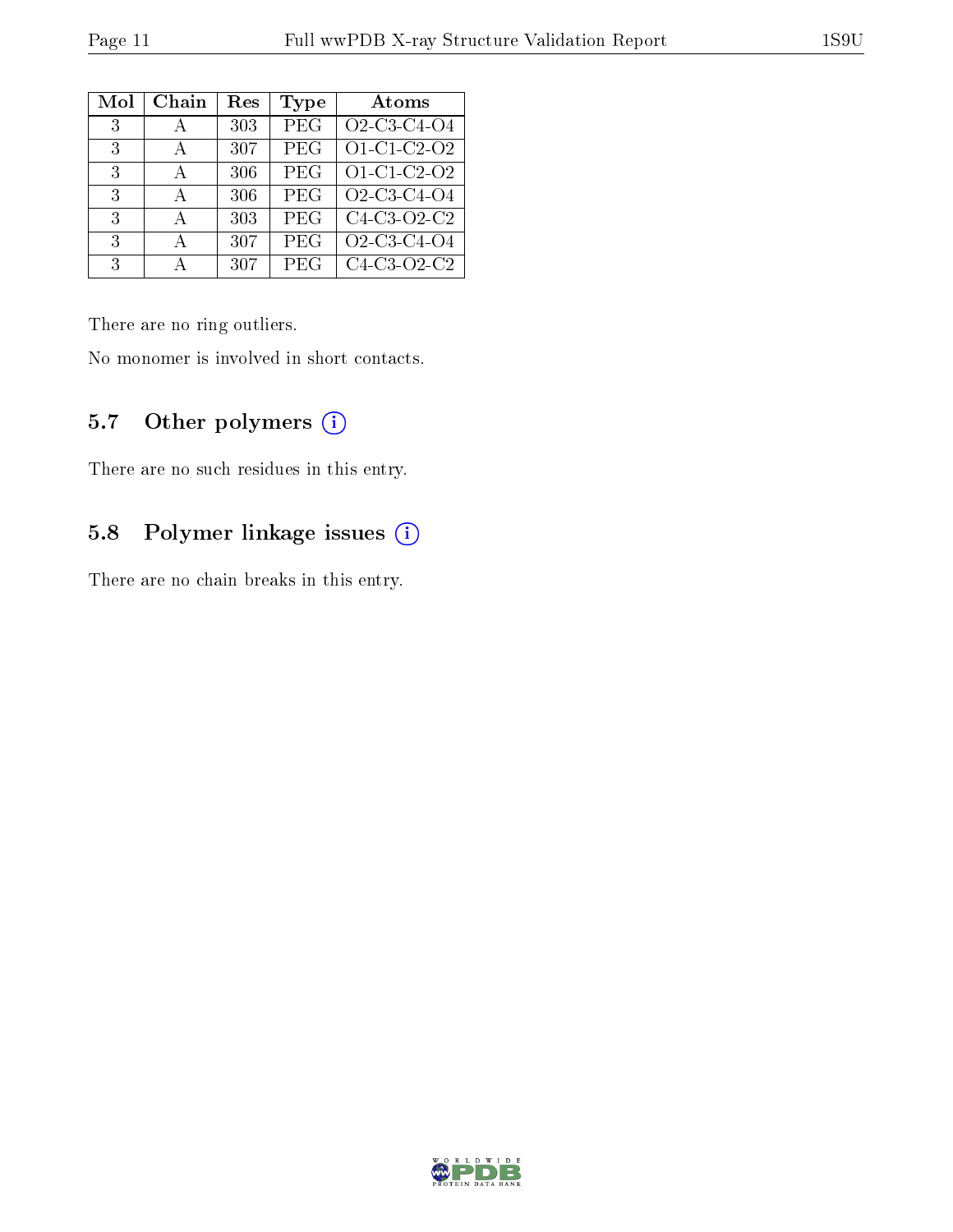### 6 Fit of model and data  $\left( \cdot \right)$

### 6.1 Protein, DNA and RNA chains (i)

In the following table, the column labelled  $#RSRZ>2'$  contains the number (and percentage) of RSRZ outliers, followed by percent RSRZ outliers for the chain as percentile scores relative to all X-ray entries and entries of similar resolution. The OWAB column contains the minimum, median,  $95<sup>th</sup>$  percentile and maximum values of the occupancy-weighted average B-factor per residue. The column labelled  $Q< 0.9$  lists the number of (and percentage) of residues with an average occupancy less than 0.9.

| $\mid$ Mol $\mid$ Chain | $\mid$ Analysed $\mid$ <rsrz> <math>\mid</math></rsrz> |      | $\rm \#RSRZ{>}2$                                 | $\mid$ OWAB(Å <sup>2</sup> ) $\mid$ Q<0.9 $\mid$ |  |
|-------------------------|--------------------------------------------------------|------|--------------------------------------------------|--------------------------------------------------|--|
|                         | 198/207 (95%)                                          | 0.19 | 10 $(5\%)$   28   29   7, 11, 23, 35   2 $(1\%)$ |                                                  |  |

All (10) RSRZ outliers are listed below:

| Mol | Chain | Res  | <b>Type</b> | <b>RSRZ</b> |
|-----|-------|------|-------------|-------------|
| 1   | А     | $-2$ | SER         | 4.3         |
| 1   | A     | 116  | GLN         | 4.1         |
| 1   | А     | 95   | GLU         | 3.5         |
| 1   | A     | 142  | <b>ASP</b>  | 3.5         |
| 1   | А     | 199  | VAL         | 2.8         |
| 1   | A     | 80   | TYR         | 2.5         |
| 1   | A     | 137  | $\rm TRP$   | 2.4         |
| 1   | A     | 49   | ASP         | 2.3         |
| 1   |       | 145  | HIS         | 2.3         |
| 1   |       | 96   | SER.        | 2.2         |

#### 6.2 Non-standard residues in protein, DNA, RNA chains (i)

There are no non-standard protein/DNA/RNA residues in this entry.

#### 6.3 Carbohydrates (i)

There are no carbohydrates in this entry.

#### 6.4 Ligands  $(i)$

In the following table, the Atoms column lists the number of modelled atoms in the group and the number defined in the chemical component dictionary. The B-factors column lists the minimum, median,  $95<sup>th</sup>$  percentile and maximum values of B factors of atoms in the group. The column labelled  $Q< 0.9$ ' lists the number of atoms with occupancy less than 0.9.